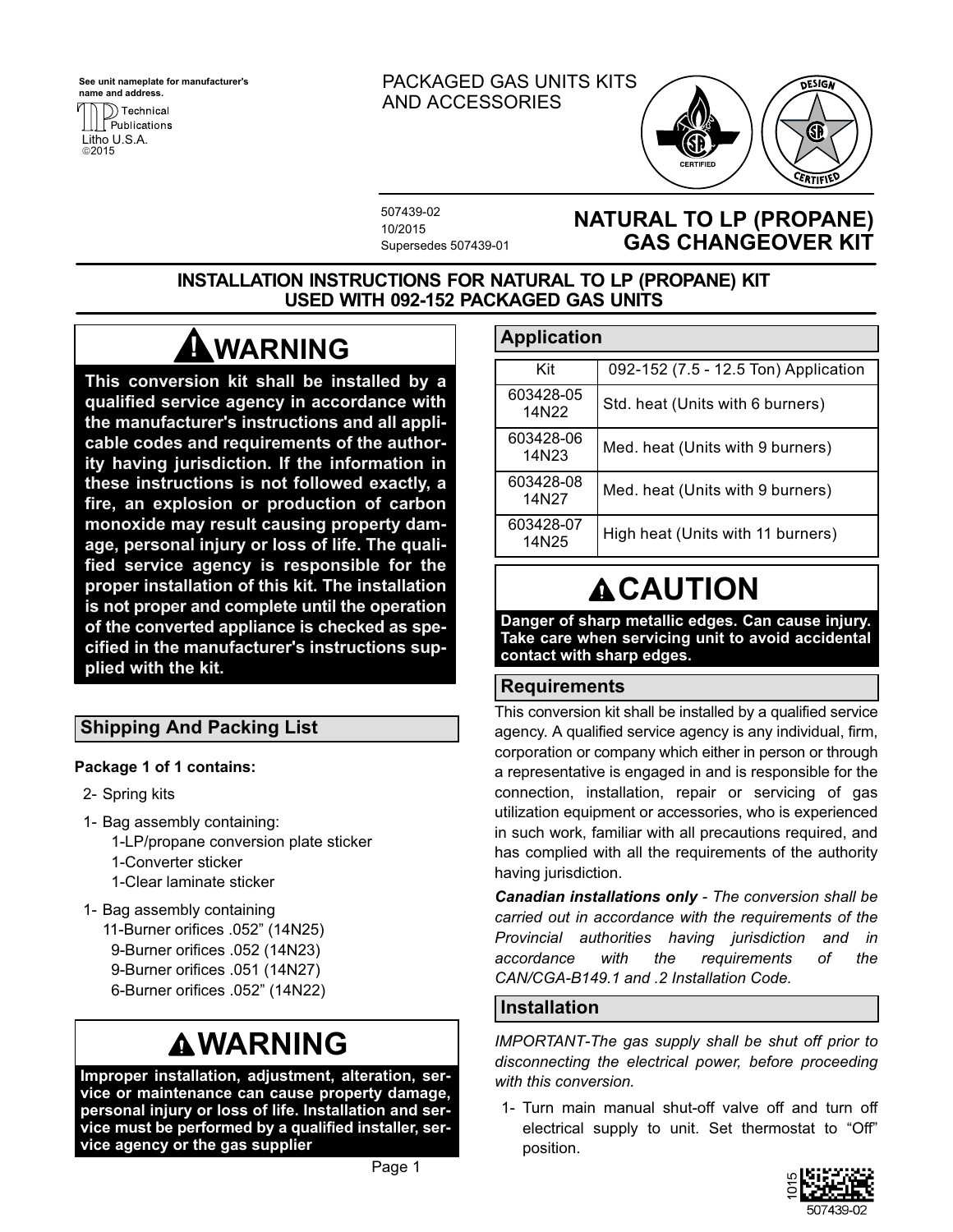

#### **FIGURE 1**

- 2- Remove or open burner compartment access panel(s). Close manual knob on gas valve or turn switch off.
- 3- Label and disconnect wiring to gas valve. Disconnect gas supply piping to gas valve if installed.
- 4- Remove and retain four screws securing manifold to burner box. See figure 1.
- 5- Remove orifices from manifold and install the orifices provided in kit.

#### **CAUTION - Tighten orifices with pipe threads to 6.25 ft.lbs. Do not overtighten.**

*IMPORTANT - Do not use thread compound on gas orifices.*

- 6- Secure manifold to burner box with four retained screws.
- 7- Two spring kits are provided; use 10M8201 on Honeywell gas valve and 103191 on White Rodgers gas valves.
- 8- Install the spring kit. Refer to figure 2 or [3](#page-2-0) and manufacturer's instructions packaged with spring kit.
- 9- Connect previously labeled wires to gas valve and connect gas supply to gas valve.
- 10- Turn manual main shut-off valve on.
- 11- Make a check mark in the appropriate box on the conversion sticker corresponding to unit model number shown on nameplate. Affix appropriate conversion sticker near unit nameplate. Place clear laminate over sticker.
- 12- Complete installer information on converter sticker and affix to vestibule panel.
- 13- Affix gas valve conversion sticker (found in conversion kit) on gas valve.
- 14- Follow Start-up and Adjustment sections to place furnace in operation.

#### **Converting the Honeywell VR8205/8305 Gas Valve (Natural to LP/Propane)**

- 1. Turn off the gas supply to the unit.
- 2. Remove the pressure regulator cover assembly. See the gas valve illustration below.
- 3. Remove the existing stem/spring assembly.
- 4. Insert the replacement stem/spring assembly.
- 5. Replace the pressure regulator cover assembly and tighten the screws.
- 6. Apply the conversion label to the gas control.



**FIGURE 2**